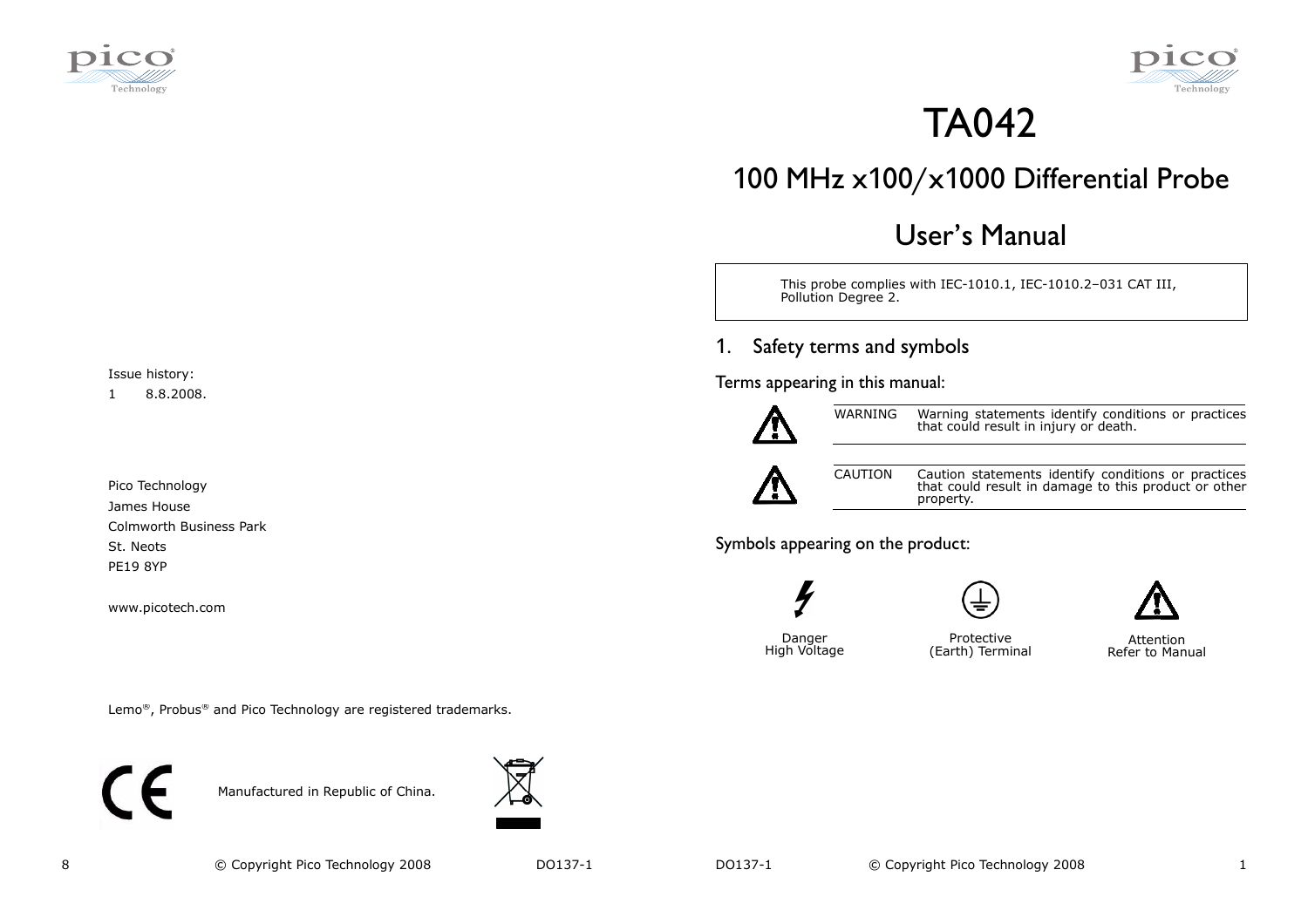

# 2. General safety summary

Please review the following safety precautions to avoid injury and prevent damage to this probe or any products that are connected to it.

## Observe maximum working voltage

To avoid any injury, do not use the probe above 1000 V rms CAT III between each input lead and earth or between the two input leads. This voltage rating applies to both the 1/100 and the 1/1000 settings.

## Must be grounded

This probe is grounded with the shell of the BNC connector and an auxiliary grounding terminal.



WARNING Before making connections to the input leads of this probe, ensure that its output lead is grounded. You may do this either by connecting the BNC shell to a grounded measurement instrument, or by connecting the auxiliary grounding terminal to a reliable ground point. Read the next paragraph for further advice.

You must verify that the probe is securely grounded before connecting the probe input leads. Some types of measuring instrument, such as a USB oscilloscope connected to a laptop, are unlikely to be grounded even if the laptop is powered from the mains. Bench-top oscilloscopes are usually grounded, but in some cases may have been isolated from ground. A USB oscilloscope connected to a desktop computer is usually grounded. In any case, do not assume that the measurement instrument is grounded. **Always verify the ground connection for yourself** before connecting the probe input leads.

### Use fused test prods if necessary

If this probe is intended to use for measurements in circuits of INSTALLATION CATEGORY III, it should incorporate with fused test prods.

### Do not operate without covers

To avoid electric shock or fire hazard, do not operate this probe with the covers removed.

### Do not operate in wet or damp conditions

To avoid electric shock, do not operate this probe in wet or damp conditions.

### Do not operate in explosive atmosphere

To avoid injury or fire hazard, do not operate this probe in an explosive atmosphere.

### Avoid exposed circuitry

To avoid injury, remove jewelry such as rings, watches and other metallic objects. Do not touch exposed connections and components when power is present.

| © Copyright Pico Technology 2008 |  | DO137-1 |
|----------------------------------|--|---------|
|                                  |  |         |



# 8. Derating curve

The derating curve for absolute maximum input voltage is as follows:



### 9.Overrange indicator

The overrange indicator lights up red if the voltage of the input signal exceeds the linear operating range of the probe. When this happens, the signal on the probe output may not accurately represent the signal on the probe input.

# 10. Test procedure

- a. Connect the BNC output connector to the vertical input of a general-purpose oscilloscope.
- Install four AA cells or connect an appropriate mains adaptor to this probe. b.
- c. Set the oscilloscope input coupling to DC and 1 V/div. Center the trace on the display.
- d. Connect the sprung hooks of the probe to power lines.
- e.Set the range of the probe to 1/1000.
- f. A 50 Hz / 60 Hz sine-wave of proper amplitude will be displayed on the screen of the oscilloscope. This means the probe is working properly.

# 11. Cleaning

Use a soft cloth to clean the probe, taking care not to cause damage.

- a.Do not immerse the probe.
- b.Do not use abrasive cleaners.
- c.Do not use chemicals contains benzene or similar solvents.
- DO137-1 © Copyright Pico Technology 2008 7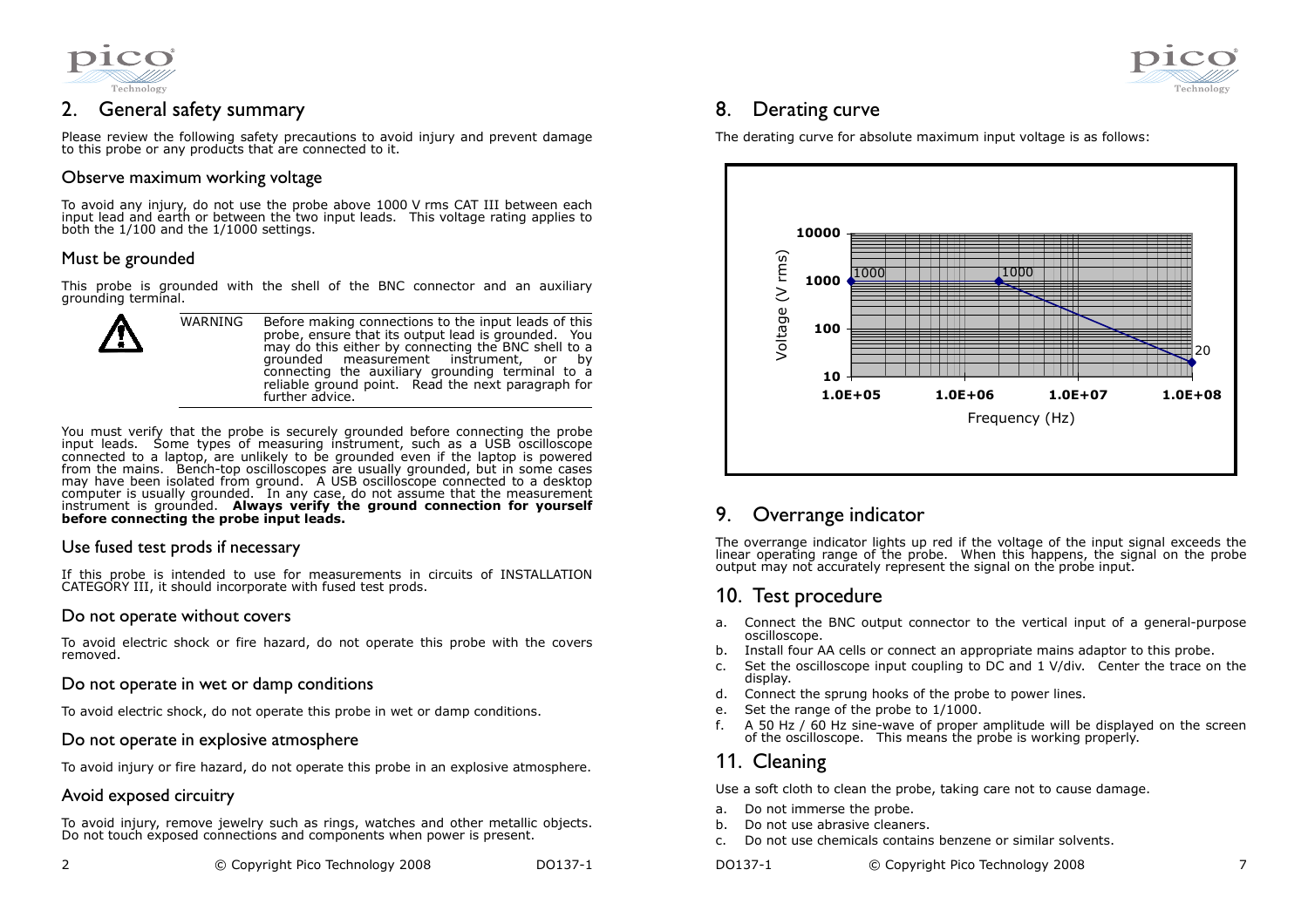



#### 7.Specifications

| Bandwidth                                                   | DC to 100 MHz (-3 dB)                                                                         |  |  |  |
|-------------------------------------------------------------|-----------------------------------------------------------------------------------------------|--|--|--|
| Attenuation ratio                                           | 1:100/1000                                                                                    |  |  |  |
| Accuracy                                                    | ±2%                                                                                           |  |  |  |
| <b>Rise Time</b>                                            | $3.5$ ns                                                                                      |  |  |  |
| Input Impedance                                             | 4 M $\Omega$ // 7 pF each side to ground                                                      |  |  |  |
| Input Voltage                                               |                                                                                               |  |  |  |
| Max. Differential* (1/100)<br>Max. Differential* $(1/1000)$ | $\pm 140$ V (DC + Peak AC) or 140 V rms<br>±1400 V (DC + Peak AC) or 1000 V rms               |  |  |  |
| Common Mode Range*                                          | $\pm 1400V$ (DC + Peak AC) or 1000 V rms<br>$(1/100 \text{ and } 1/1000)$                     |  |  |  |
| Absolute Max. Voltage*<br>(Differential or Common Mode)     | ±1400 V (DC + Peak AC) or 1000 V rms CAT III<br>$(1/100 \& 1/1000)$                           |  |  |  |
| Output Voltage                                              |                                                                                               |  |  |  |
| Swing (into 50 k $\Omega$ load)                             | ±7V                                                                                           |  |  |  |
| Offset (typical)                                            | $<\pm 5$ mV                                                                                   |  |  |  |
| Noise (typical)                                             | $0.9$ mV rms                                                                                  |  |  |  |
| Source Impedance (typical)                                  | 50 $\Omega$                                                                                   |  |  |  |
| CMRR (typical)                                              | -80 dB @ 60 Hz; -50 dB @ 1 MHz                                                                |  |  |  |
| <b>Ambient Operating Temperature</b>                        | $-10$ to 40 °C                                                                                |  |  |  |
| Ambient Storage Temperature                                 | -30 to 70 °C                                                                                  |  |  |  |
| <b>Ambient Operating Humidity</b>                           | 25 to 85% RH                                                                                  |  |  |  |
| Ambient Storage Humidity                                    | 25 to 85% RH                                                                                  |  |  |  |
| <b>Power Requirements</b>                                   |                                                                                               |  |  |  |
| Standard                                                    | 4xAA cells or 6 V DC / 200 mA mains adaptor**<br>or regulated 9 V DC / 120 mA mains adaptor** |  |  |  |
| Option                                                      | Power leads                                                                                   |  |  |  |
| Length of Input Leads                                       | 30 cm                                                                                         |  |  |  |
| Length of BNC Lead                                          | 90 cm                                                                                         |  |  |  |
| Weight                                                      | 500 g                                                                                         |  |  |  |
| Dimension (LxWxH)                                           | 207 mm x 83 mm x 38 mm                                                                        |  |  |  |

\* Voltage limit is the lesser of the DC+Peak AC and RMS values. \*\*

- a. The supplied voltage must be less than 12 V and greater than 4.4 V, otherwise the probe could be damaged or might not operate properly.
- Polarity is "+" inside and "–" outside. If the polarity is wrong, a built-in circuit b.protects the probe so that no danger or damage will occur.
- When the voltage of the cells becomes too low, the power indicator on the c.panel will flicker.

## Use proper power source

To ensure proper functioning of this probe, use four AA cells or a 6 VDC / 200 mA mains adaptor or regulated 9 VDC / 120 mA mains adaptor or power leads.

# Do not operate the probe if it is damaged

If you suspect there is damage to this probe, have it inspected by qualified service personnel.

#### 3.**Description**

By enabling conventional oscilloscopes to display and measure in-circuit waveforms that are referenced to high common-mode voltages, this differential probe extends the measurement capability of oscilloscopes in electronic power converters, inverters, motor speed controls, switch-mode power supplies and many applications.

#### 4.Installation

- a. Simply plug in the BNC output connector to the vertical input of a general-purpose oscilloscope or other measurement instrument, and connect the auxiliary grounding terminal to a proper ground. The measurement instrument must have a ground reference.
- b. Install four AA cells or connect an appropriate power source to this probe.
- c. Select the proper attenuation ratio. When measuring signals below 140 V, switch the attenuation ratio to 1/100 in order to get higher resolution and less noise. Otherwise, set the attenuation to 1/1000.



WARNING To protect against electric shock, use only the accessories designed for use with this differential probe.

d. Using the appropriate probe accessories, connect the input to the circuits under measurement.



CAUTION This probe is designed for carrying out differential measurements between two points on the circuit under test. It is not intended for electrically insulating the circuit under test and the measuringinstrument.